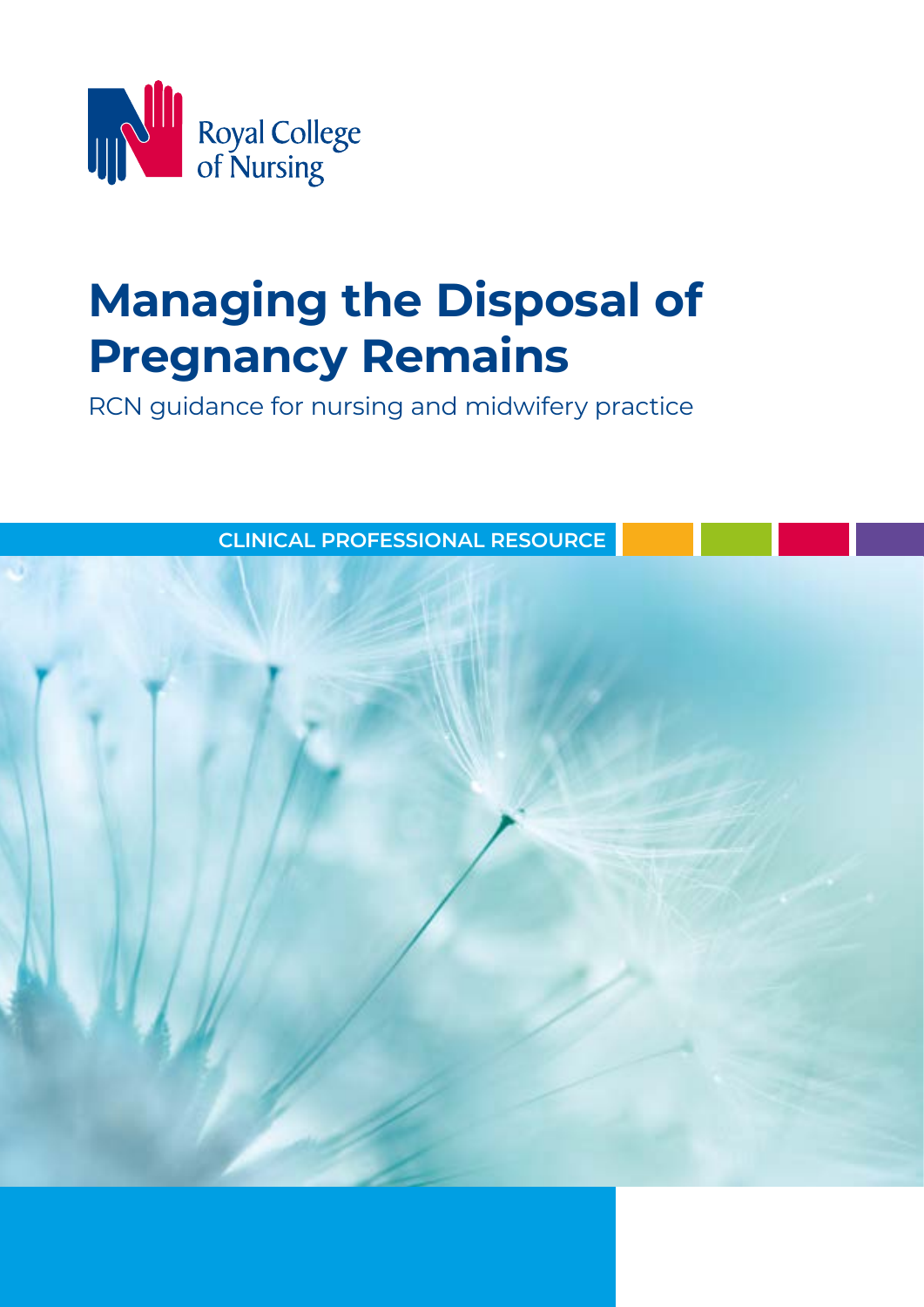## Acknowledgements

The 2015 edition of this document was first published as RCN guidance *Sensitive disposal of all fetal remains* first published in 2007. This was reviewed and updated by the RCN Women's Health Forum in 2018 and has been further reviewed and updated in 2021.

#### Contributors (to the 2015 edition)

The RCN and the working party involved in the production of this updated publication would like to extend its thanks to the following contributors:

Carmel Bagness, RCN Professional Lead, Midwifery and Women's Health

Caroline Browne, Head of Regulation, Human Tissue Authority

Mandy Myers, RCN Women's Health Forum Committee member and Director of Operations for BPAS

Wendy Norton, RCN Women's Health Forum Committee member and Senior Lecturer, De Montfort University

Ruth Bender Atik, National Director, Miscarriage Association

Cheryl Titherly, Improving Bereavement Care Manager, Stillbirth and Neonatal Death Charity (Sands)

Amanda Hunter, Improving Bereavement Care Co-ordinator, Stillbirth and Neonatal Death Charity (Sands)

The working party would also like to thank colleagues from the RCN Midwifery Forum and the RCN Women's Health Forum who supported the production of the guidance.

This document has been designed in collaboration with our members to ensure it meets most accessibility standards. However, if this does not fit your requirements, please contact corporate.communications@rcn.org.uk

#### **RCN Legal Disclaimer**

This publication contains information, advice and guidance to help members of the RCN. It is intended for use within the UK but readers are advised that practices may vary in each country and outside the UK. The information in this booklet has been compiled from professional sources, but its accuracy is not guaranteed. Whilst every effort has been made to ensure the RCN provides accurate and expert information and guidance, it is impossible to predict all the circumstances in which it may be used. Accordingly, the RCN shall not be liable to any person or entity with respect to any loss or damage caused or alleged to be caused directly or indirectly by what is contained in or left out of this website information and guidance.

Published by the Royal College of Nursing, 20 Cavendish Square, London, W1G 0RN

© 2021 Royal College of Nursing. All rights reserved. No part of this publication may be reproduced, stored in a retrieval system, or transmitted in any form or by any means electronic, mechanical, photocopying, recording or otherwise, without prior permission of the Publishers. This publication may not be lent, resold, hired out or otherwise disposed of by ways of trade in any form of binding or cover other than that in which it is published, without the prior consent of the Publishers.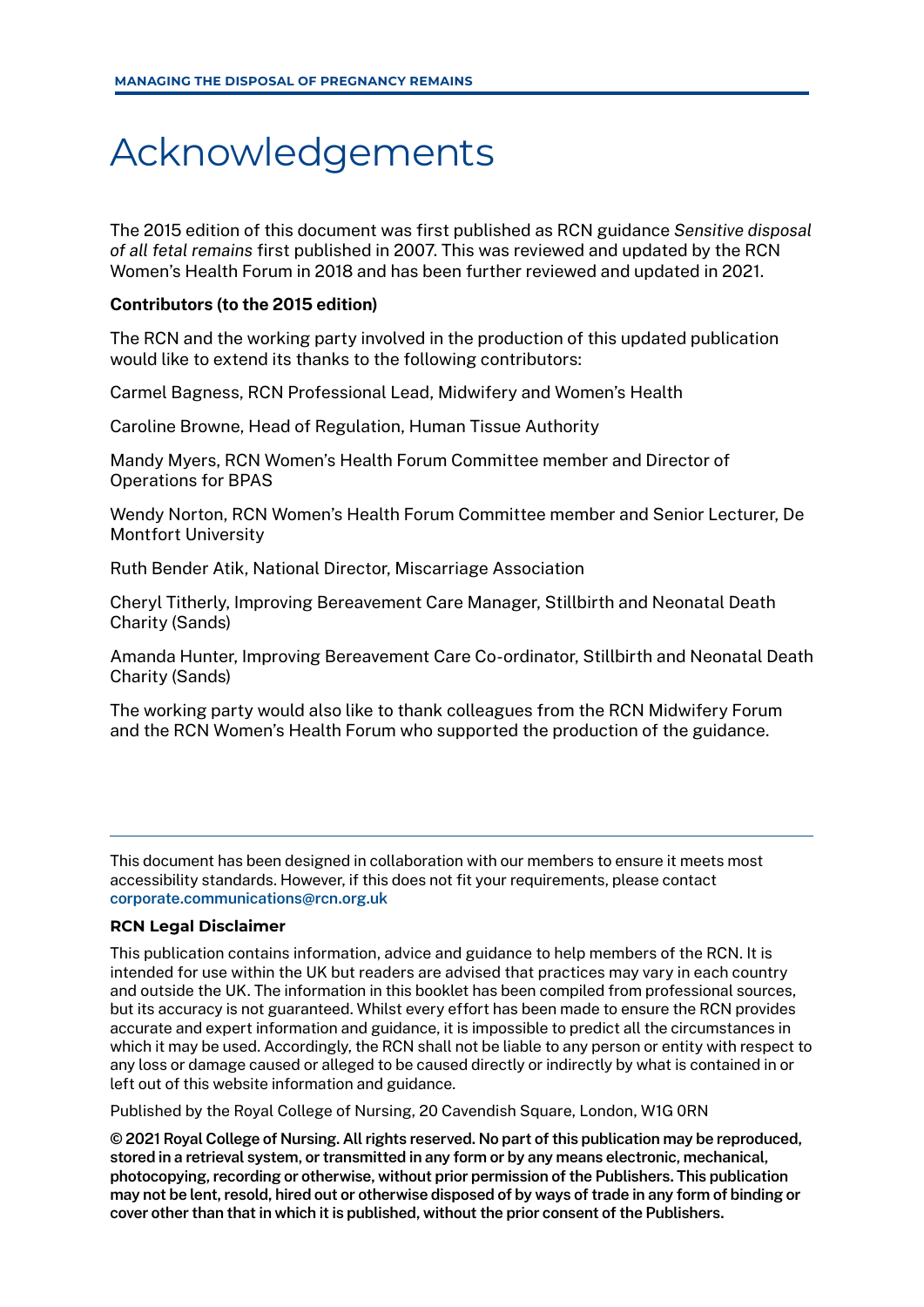## <span id="page-2-0"></span>Contents

| 3. Disposal of fetal remains - HTA guidance for England, Wales and Northern Ireland 6 |
|---------------------------------------------------------------------------------------|
|                                                                                       |
|                                                                                       |
|                                                                                       |
|                                                                                       |
|                                                                                       |
|                                                                                       |
|                                                                                       |
|                                                                                       |
|                                                                                       |
|                                                                                       |
|                                                                                       |
|                                                                                       |
|                                                                                       |
|                                                                                       |
|                                                                                       |
|                                                                                       |
|                                                                                       |
|                                                                                       |
|                                                                                       |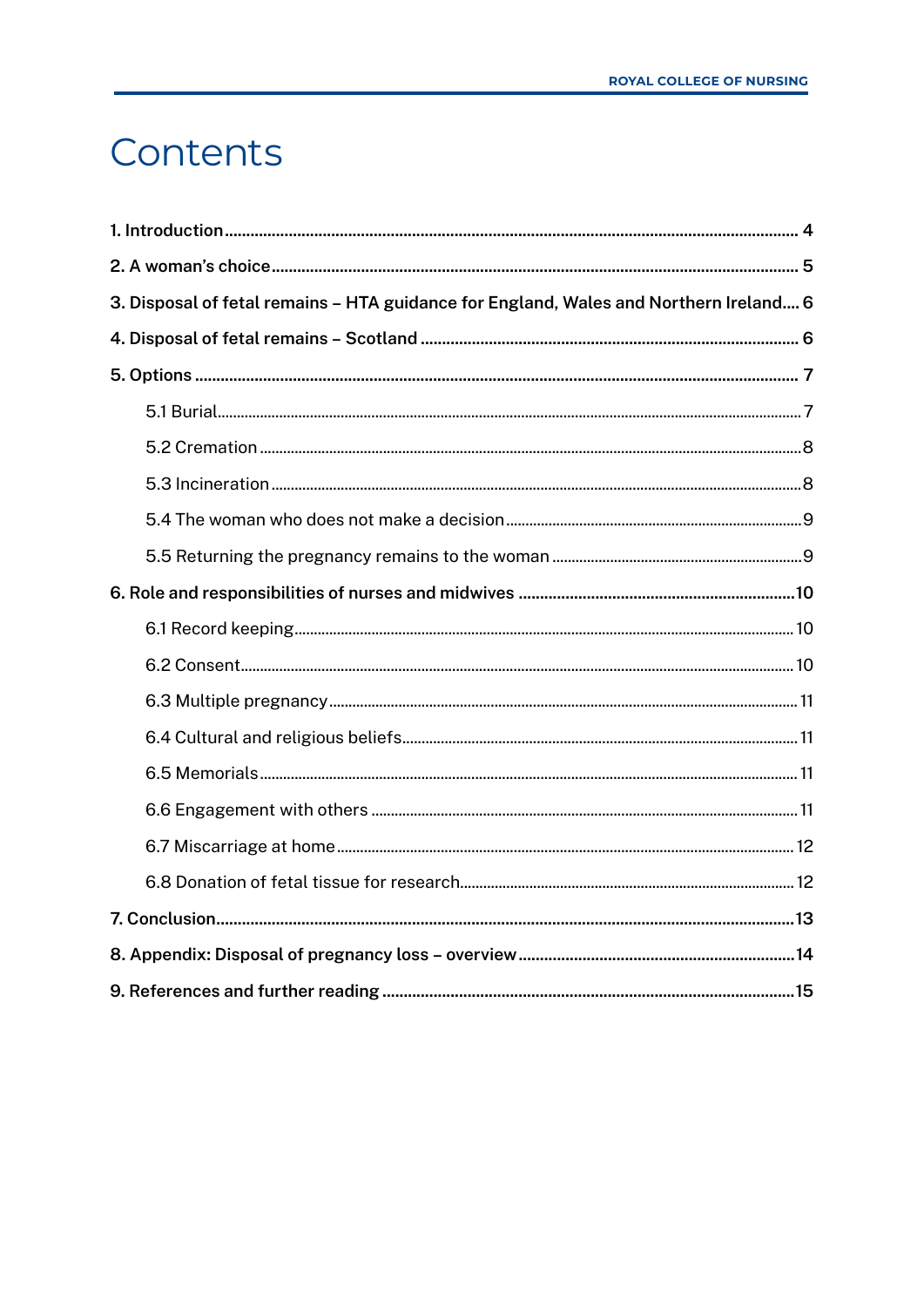## <span id="page-3-0"></span>1. Introduction

The aim of this publication is to enable nurses and midwives to have in place appropriate systems and processes to ensure the safe and appropriate disposal of pregnancy remains, where the pregnancy has ended before the 24th week of gestation. This will include following an ectopic pregnancy, early intrauterine fetal death, miscarriage, or a medically or surgically induced termination of pregnancy.

This guidance does not refer to the disposal of embryos created in vitro (for fertility treatment or embryo research), a process which is regulated by the Human Fertilisation and Embryology Authority (HFEA). Neither does it apply to care following stillbirths (when a baby is born dead after 24 weeks' gestation) or neonatal deaths.

This guidance focuses on enabling the woman whose pregnancy it was to choose the method of disposal she feels is most appropriate, and reminds all nurses and midwives of the need to be sensitive and respond to a woman's wishes relating to disposal, regardless of the particular circumstances of the pregnancy loss.

This guidance was revised following the March 2015 publication of the Human Tissue Authority's Guidance on the disposal of pregnancy remains following pregnancy loss or termination for England, Wales and Northern Ireland, and also took account of separate guidance published by the Scottish Government in 2012 (which was also updated in 2015 – see [page 6](#page-5-0)).

The primary message contained here is that all those involved must consider the personal wishes expressed by the woman in relation to the disposal of pregnancy remains. It also recommends that available disposal options, as outlined in the Human Tissue Authority guidance (HTA, 2015), should be articulated in writing or verbally. This recommendation needs to take account of local languages and cultural and/or religious expectations.

This edition also takes into consideration guidance available from [Sands](https://www.sands.org.uk), the stillbirth and neonatal death charity, the Institute of Cemetery and Crematorium Management [\(ICCM\)](https://www.iccm-uk.com/iccm/), and the [Miscarriage Association](https://www.miscarriageassociation.org.uk), all of which provide operational details for those working in this area of practice.

[Appendix 1](#page-13-0) provides an overview of the disposal process. It should be noted, however, that differences in interpretation means that all those involved in caring for women should have a detailed understanding of the local operational processes that apply.

Finally, it is recognised that many women will have a partner who may be involved in the disposal decision. While, for ease of reading, this text largely refers to the woman, it should be taken to include a partner wherever appropriate.

Note: The RCN recognises a gender diverse society and encourages this standard to be used by and/or applied to people who may identify as non-binary, transgender or gender fluid.

It is recognised that services are provided by nurses and midwives in a range of settings. For ease of reading, the generic terms 'nurse', 'nursing' and 'nurses' are used throughout this document when referring to the nursing workforce.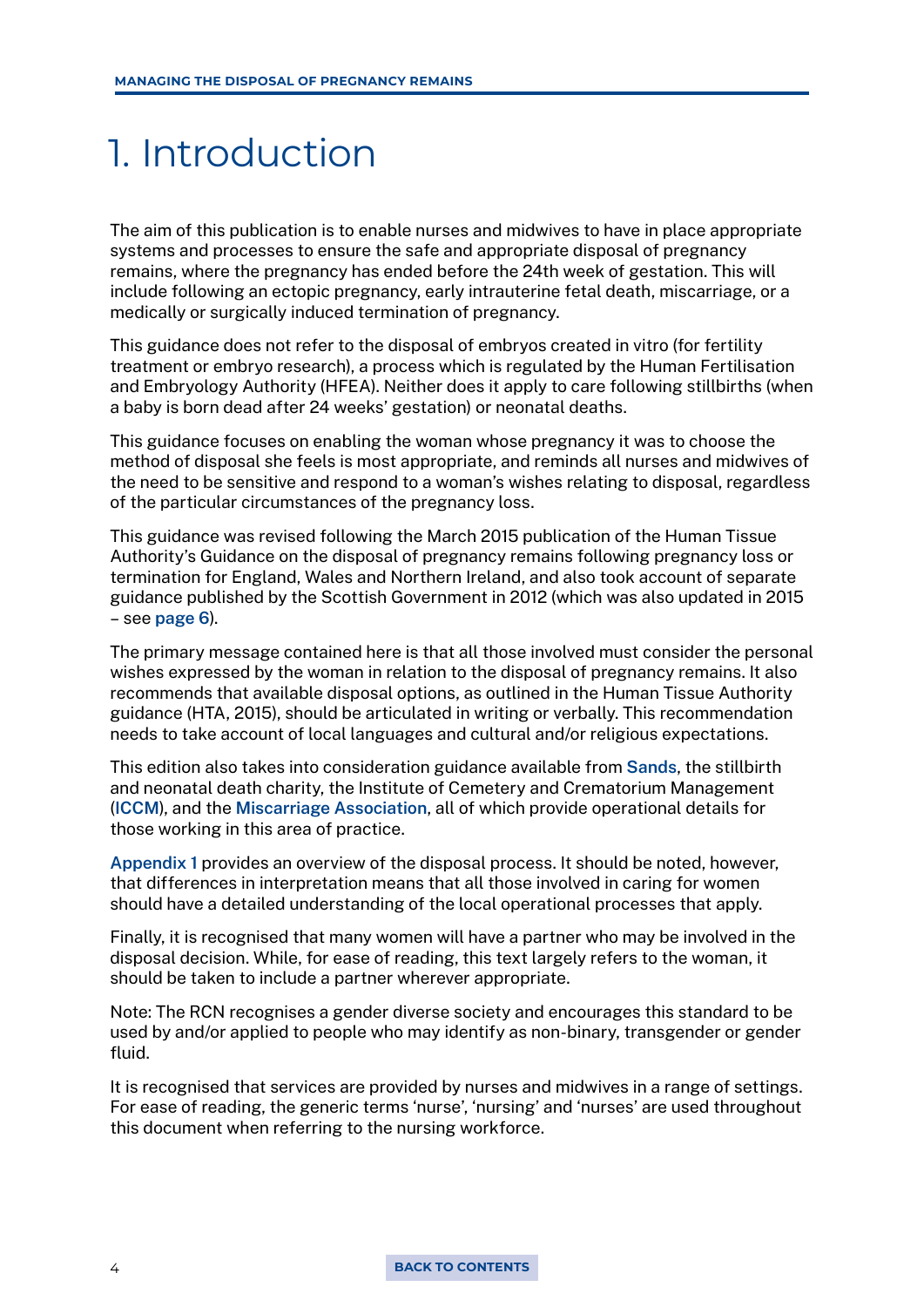## <span id="page-4-0"></span>2. A woman's choice

Because of the very sensitive nature of pregnancy loss, it can be challenging to understand how an individual woman may feel about discussing the disposal of her pregnancy remains.

The critical issue in supporting best practice is in respecting a woman's choice, based on the understanding that this is her pregnancy loss – regardless of the circumstances of that loss – and that she is best placed to determine how the remains should be managed.

When a pregnancy ends, the woman may have very mixed emotions about this, regardless of gestation. It is incumbent on nurses and/or midwives caring for the woman to establish her wishes while recognising that, at what may be an emotional time, it may prove challenging for the woman to make clear decisions.

In the case of termination of pregnancy, the mode of disposal may have a bearing on the way the remains are collected. For this reason it is important for the registered nurse to ensure that the woman knows, before the procedure, what her options are with regard to disposal of the pregnancy remains, and that her choice will be supported and respected.

It is also important to consider how the registered nurse or midwife will support younger women (those under 18 years) to ensure that their views are known and acted upon rather than those of parents, guardians or other relatives who may be supporting them at this time.

Professional judgement, compassion and knowledge are all critical when it comes to providing a woman with the appropriate time and opportunity to discuss her options, and ensure that she can make a decision that is right for her.

Equally, the wishes of those women who do not want any information or discussion, or to be otherwise engaged in decision making about disposal of the pregnancy remains, must also be respected.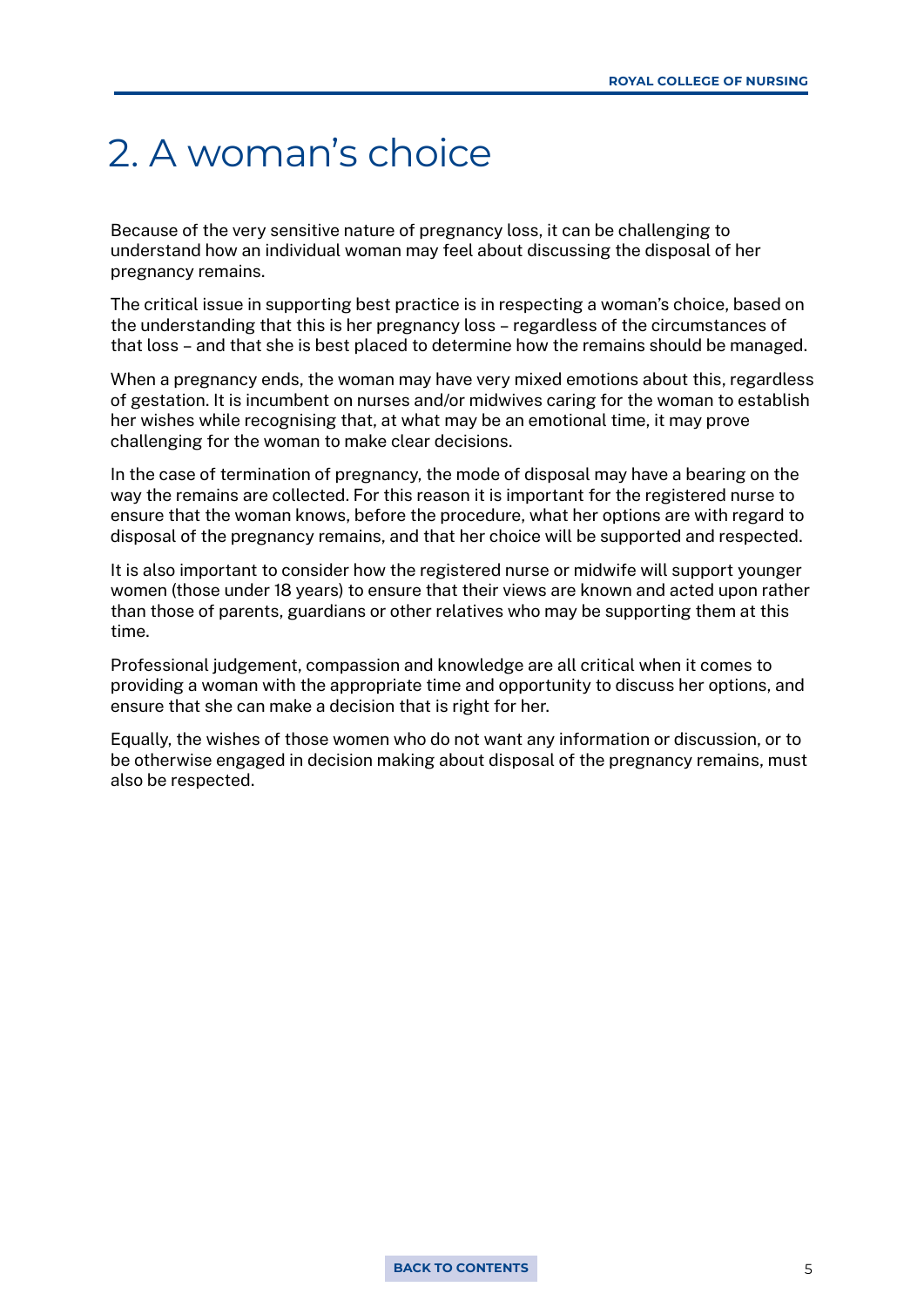## <span id="page-5-0"></span>3. Disposal of pregnancy remains – HTA guidance for England, Wales and Northern Ireland

The Human Tissue Authority (HTA) first produced key guidance and recommendations in 2015 (HTA, 2021), based on the Human Tissue Act 2004 which, as the HTA explains:

 "… makes no distinction between the disposal of pregnancy remains and the disposal of other tissue from a living person; pregnancy remains are regarded as the tissue of the woman. Although under the HTA consent is not required for the disposal of pregnancy remains, the particularly sensitive nature of this tissue means that the wishes of the woman, and her understanding of the disposal options open to her, are of paramount importance and should be respected and acted upon."

HTA, 2015:2

The HTA guidance makes provision for three options – burial, cremation or incineration. It also acknowledges that women may choose to make their own arrangements, or to have no involvement with regard to disposal at all. The emphasis within the HTA guidance is on the woman's choice. Further information for health care professionals is available in the *National Bereavement Care Pathway* (NBCP, 2019).

## 4. Disposal of fetal remains – Scotland

In Scotland, The Burial and Cremation Act (Scotland) 2016 (The Act) focused on the woman, allowing her to make a decision about what she wants to happen to her pregnancy loss when she is ready to do so. The Cremation (Scotland) Regulations 2019 are detailed in the *Infant Cremation Code of Practice: third edition* (Scottish Government 2019). The guidance has some key differences from the HTA guidance which applies to England, Wales and Northern Ireland.

Further information for health care professionals can be found in the *National Bereavement Care Pathway for Scotland* (NBCP, 2020).

#### 6 **[BACK TO CONTENTS](#page-2-0)**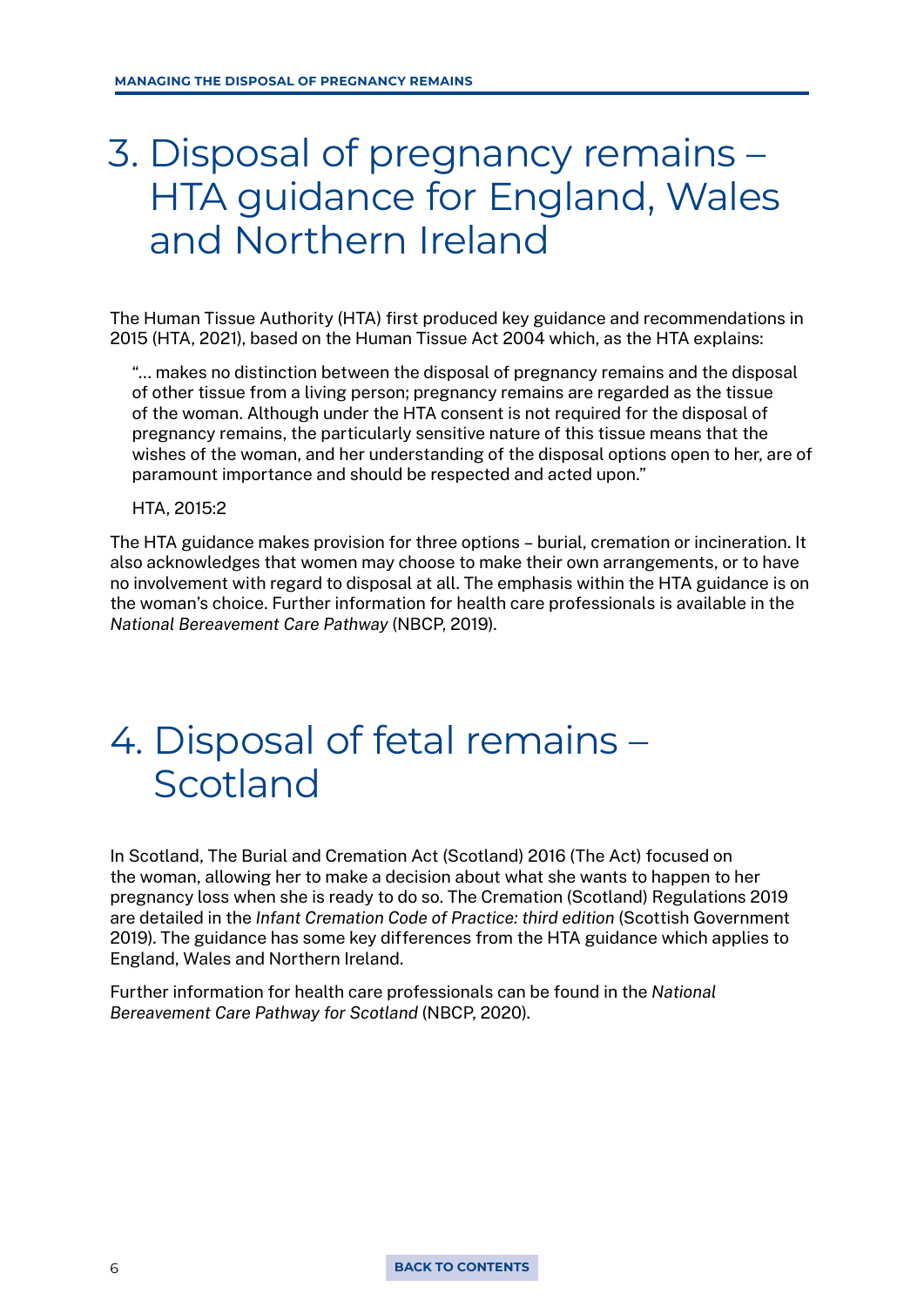## <span id="page-6-0"></span>5. Options

Nurses or midwives who provide care to a woman who has miscarried or had a termination of pregnancy have a duty of care to be sensitive to the woman's particular wishes and her understanding of what the pregnancy means to her.

For some women, regardless of the circumstances of the pregnancy loss, this could be a devastating life event, while for others there may be minimal or no attachment to the pregnancy; some women may experience a range of emotions between these two stances.

All health care personnel involved should also fully understand local policy and procedures and know who the key contacts are.

The HTA recommends three options for the disposal of pregnancy remains; cremation, burial or sensitive incineration separate from clinical waste:

 "Cremation and burial should always be available options for the disposal of pregnancy remains, regardless of whether or not there is discernible fetal tissue. Sensitive incineration, separate from clinical waste, may be used where the woman makes this choice or does not want to be involved in the decision and the establishment considers this the most appropriate method of disposal."

#### HTA, 2015:5

The HTA also recommends that disposal of the pregnancy remains takes place as soon as is practicable after the woman has communicated her decision. It is important, however, that women who need more time to make a decision are given this opportunity, and that service providers communicate clearly to the woman the timeframes in which a decision has to be made, after which the provider will dispose of the pregnancy remains by a specified method.

Hospitals and other facilities will normally be responsible for the costs of routine modes of disposal, but if a woman wishes to make her own specific arrangements then she may be responsible for any costs associated. For this reason it is important that women are provided with clear information about any potential costs, so that they can make an informed decision about disposal.

The HTA has produced a useful Frequently asked questions data sheet for health practitioners, available for download at [hta.gov.uk/guidance-professionals/regulated](http://www.hta.gov.uk/guidance-professionals/regulated-sectors/post-mortem/guidance-sensitive-handling-pregnancy-0)[sectors/post-mortem/guidance-sensitive-handling-pregnancy-0](http://www.hta.gov.uk/guidance-professionals/regulated-sectors/post-mortem/guidance-sensitive-handling-pregnancy-0), which provides further responses to key issues raised.

#### **5.1 Burial**

Pregnancy remains may be buried. It is important to establish local links to ensure arrangements are clearly understood, especially as burial may be in a communal grave. The remains should be in an individual sealed coffin or container, but may then be collected together with other individually sealed remains into a larger sealed container. There may or may not be an opportunity for separate markers to identify the grave, and clearly if the woman/family wishes to be involved, they should be made aware of the details of options available to them.

Whatever the woman's choice, details should be clearly recorded using either the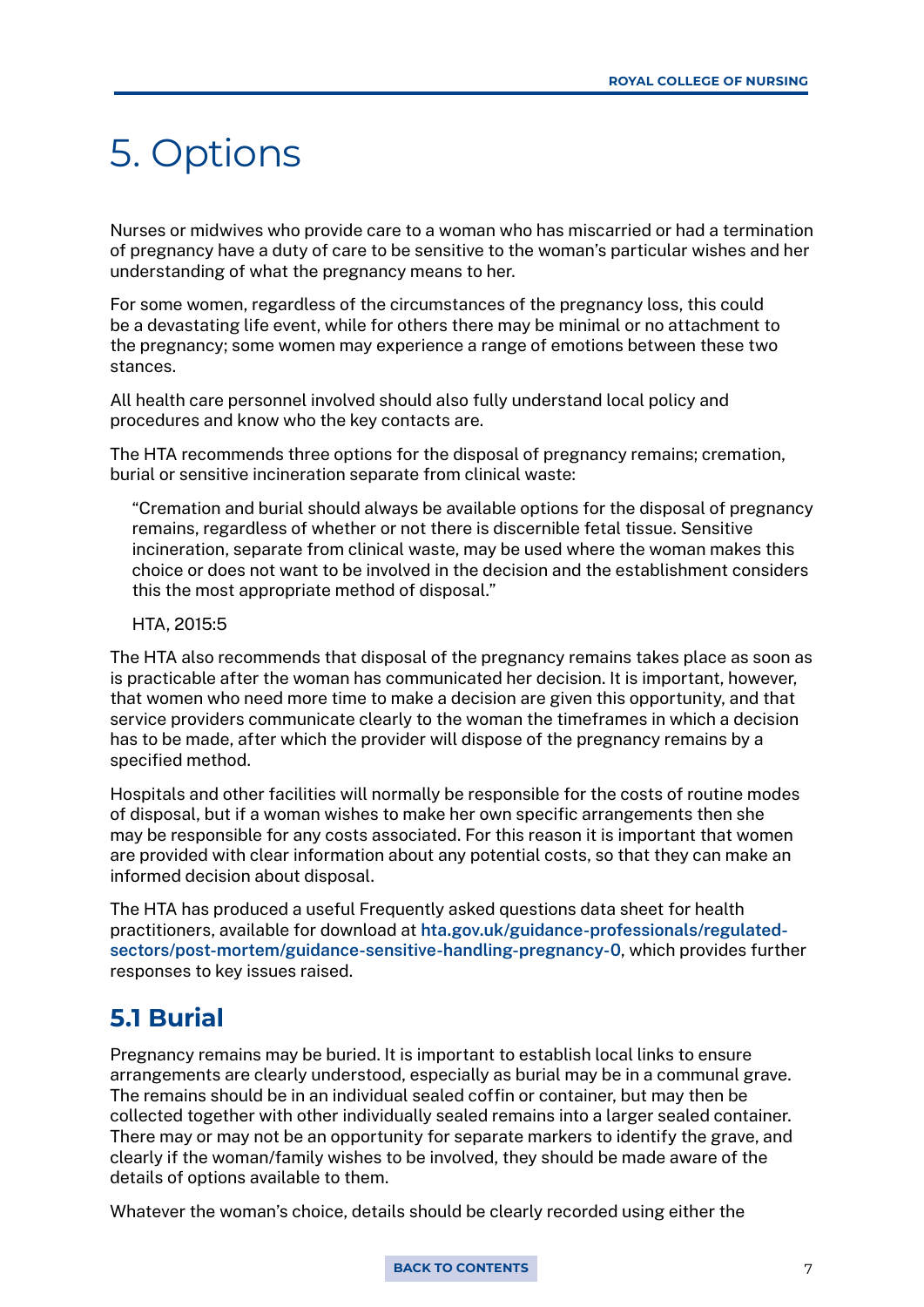<span id="page-7-0"></span>woman's name or a unique identifiable reference number (if confidentiality is an issue), so that, if necessary, her notes can be made available to her at a later date.

### **5.2 Cremation**

The cremation of pregnancy remains of less than 24 weeks gestation is not included in Cremation, England and Wales: The Cremation (England and Wales) (Amendment) Regulations 2017; however, most crematoria are willing to provide this service. If this service is not currently available locally, arrangements should be explored with crematoria to make provision available.

Details of model agreements can be found in the ICCM's policy and guidance entitled *[The](http://www.iccm-uk.com/iccm/foetalremains)  [Sensitive Disposal of Fetal Remains](http://www.iccm-uk.com/iccm/foetalremains)* (ICCM, 2015), which contains a draft agreement that may be helpful to establishments.

Again, the woman needs to be made aware that pregnancy remains will be in an individual container and may be cremated with other remains (communal cremation) rather than in a separate service. It is important to note that the woman may wish to privately arrange an individual cremation, although there may be a cost for this. Since 2015, a private fetal cremation service has been available which advertises a tiny cremator with a patented process that retains ashes from even very early gestations. The fee charged includes collecting pregnancy remains from parents and returning the ashes in the chosen container. Further information is available from: [www.specialcarecremations.co.uk](https://specialcarecremations.co.uk)

When discussing the option of cremation, women should also be made aware that there is a risk that ashes may not be recovered, depending on the gestation of the pregnancy loss. Any ashes that are recovered from communal cremations are usually scattered or buried. Sands has produced a helpful position statement containing best practice recommendations in relation to providing parents' choice and accurate information about their baby's ashes, which is available for download at [www.uk-sands.org](https://www.sands.org.uk/sites/default/files/Position%20statement%20Cremation%20and%20ashes_0.pdf)

### **5.3 Incineration**

The incineration of pregnancy remains should also be an option available to women in England, Wales and Northern Ireland, and may be the preferred choice for some women; for example, where a woman does not wish the remains to be afforded any special status; expressly prefers this option; or does not wish to be involved in the decision, preferring to leave it to the care provider to make the necessary arrangements. It should be acknowledged that this option can be viewed as challenging for some people; however, the woman's choice must always be the priority in this decision-making.

Incineration may be the routine method of disposal utilised in situations where the woman does not express any decision about disposal within the maximum 12 weeks recommended by the HTA guidance (see Section 5.4 below). It is also noteworthy that some providers may dispose of fetal remains separately from placental remains, using incineration as the mode of disposal for the latter.

In order for a woman to make an informed decision, it is important that she understands that although incineration and cremation both involve the pregnancy remains being burned, these procedures are not the same and take place in very different environments. Health care professionals involved in supporting the woman to make her decision should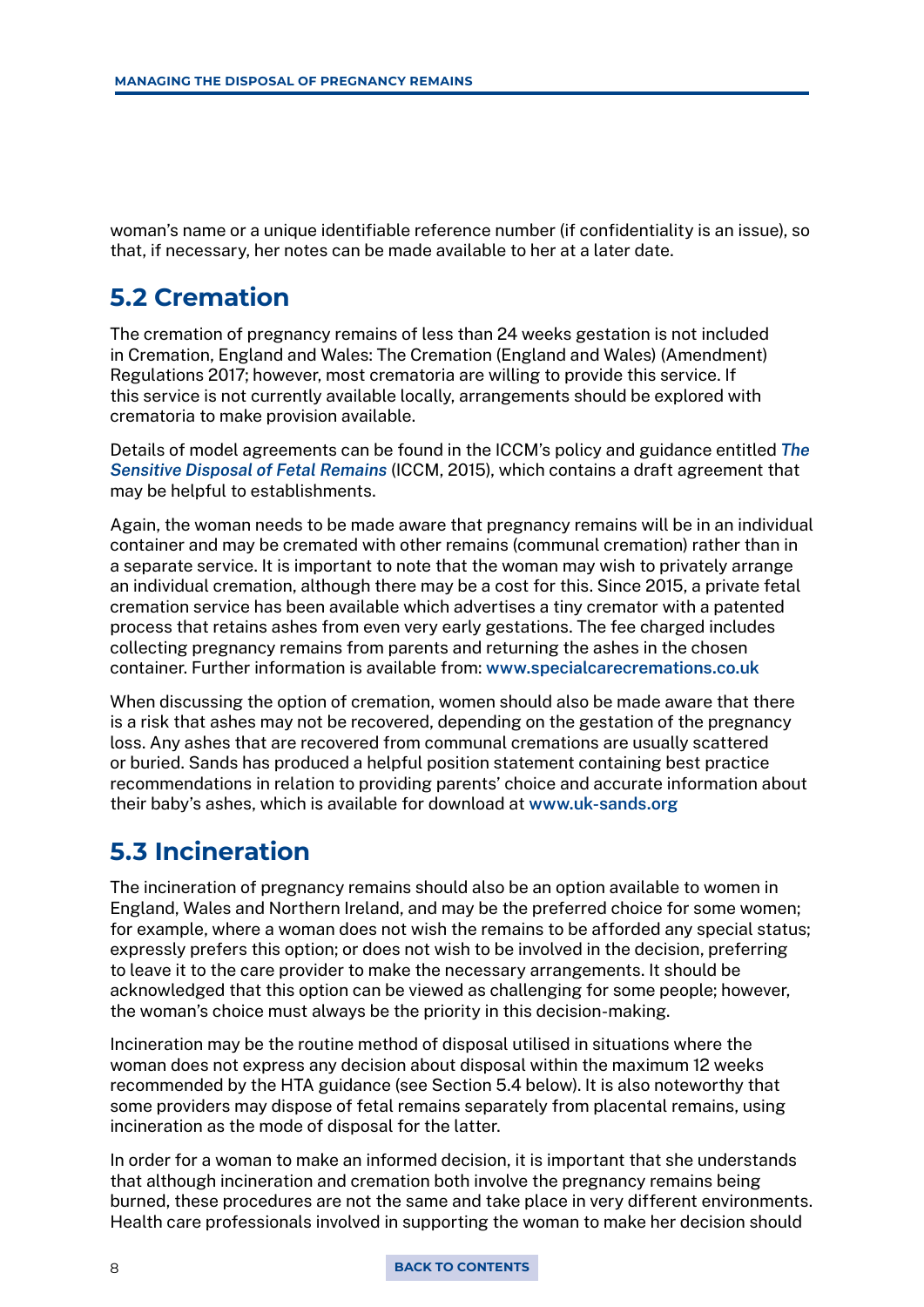<span id="page-8-0"></span>be able to articulate, with accuracy and confidence, the processes employed locally, and ensure that they are able to properly explain this information.

In the case of disposal by incineration, the HTA (2015) identified the need for pregnancy remains to be subject to a different disposal process from general clinical waste. The HTA recommends that prior to disposal the remains should be packaged and stored separately from other clinical waste, in suitable containers, before subsequently being incinerated separately from other clinical waste. For future reference, it is important that the date of the collection and the location of the incineration should be recorded.

In Scotland, incineration is not an option (Scottish Government, 2015). The need for sensitivity when explaining these processes cannot be over-emphasised and the woman's wishes should always be paramount.

### **5.4 The woman does not make a decision**

The premise of high quality care in respect of the disposal of pregnancy remains is centred on enabling the woman to make the right decision for her on the basis of her perception of the meaning of the pregnancy, or what feels most manageable for her at that time. The choice of method of disposal will not necessarily always directly correlate with the woman's attachment to the pregnancy.

If a woman prefers not to make a decision about disposal, she should be informed what method of disposal will be used. Where a woman does not want to engage in any discussion about disposal, her position should be respected but she should be made aware that information is available to access should she so wish.

The HTA (2015) recommends that if a woman does not make a decision, the remains should be kept for no more than 12 weeks before disposal. The woman should be made aware of the local timeframe and that if no decision has been expressed within that time, the remains will be disposed of. Ideally, this information should be provided verbally and in writing.

Sometimes women/parents do not recognise their loss at the time, but may return months or years later to enquire about disposal arrangements. It is therefore important that any discussions and information provided are well-documented, along with the details of the disposal.

### **5.5 Returning the pregnancy remains to the woman**

Some women may choose to have the remains returned to them, so that they can make their own arrangements. It will be important to have confidence that the woman has made an informed decision, with careful and sensitive communication, and to ensure that the woman is aware of the options available to her.

If the woman requests that the remains be returned to her, these should be stored in an appropriate container (opaque, watertight and biodegradable) in a safe place and made available for collection by her or her representative.

The decision, and the date of collection, should be recorded in the woman's notes and she should be given written confirmation that she is entitled to take the remains to make her own arrangements.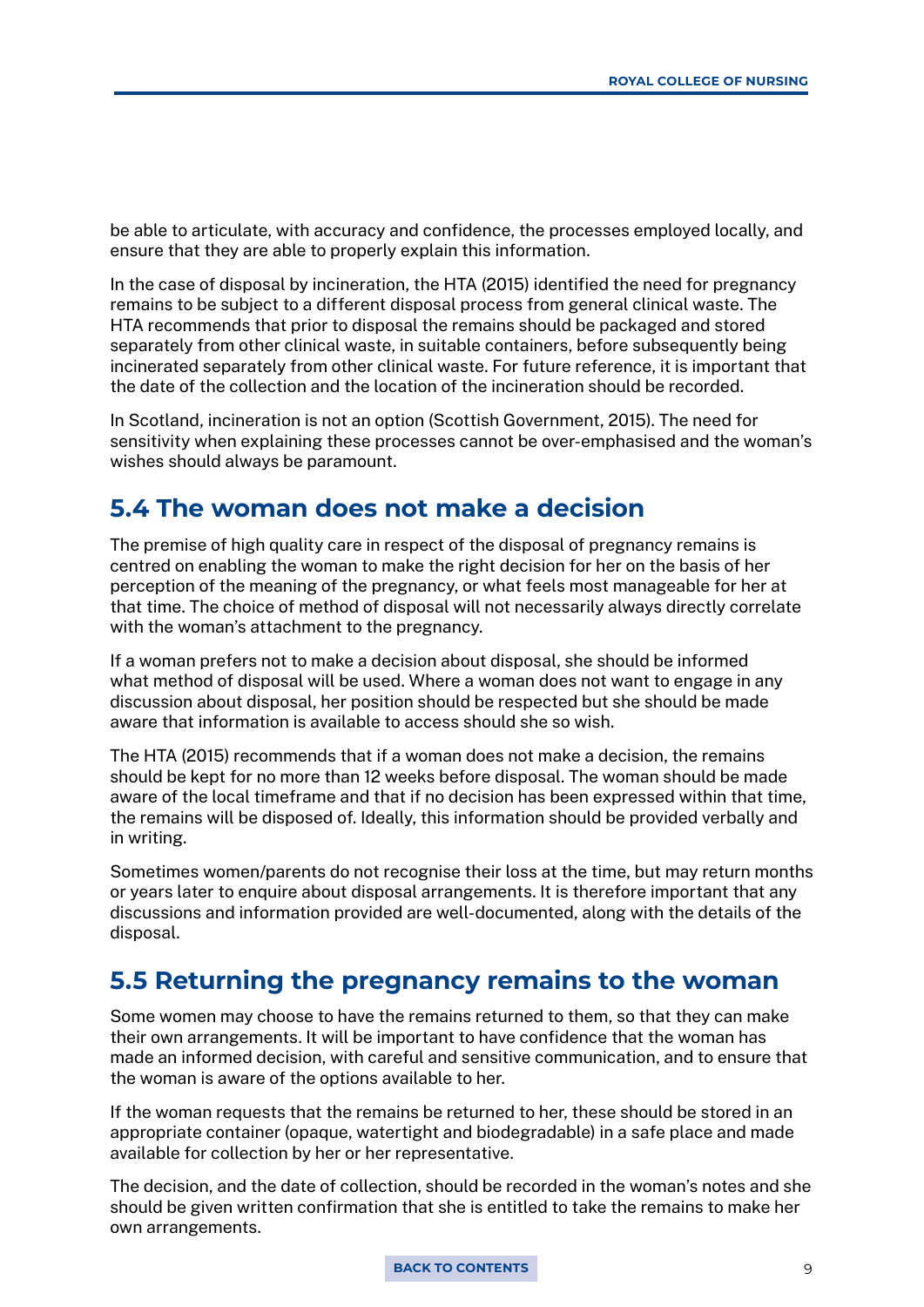## <span id="page-9-0"></span>6. Roles and responsibilities of nurses and midwives

Nurses and midwives caring for women who have experienced a pregnancy loss or undergone termination of a pregnancy before 24 weeks gestation should focus on ensuring that women are able to make decisions and choices based on personal needs, and that the woman understands the responsibilities linked with her decisions.

The emphasis for the health care professional should be on providing quality information; it can be a challenge identifying how much information is appropriate, and it is often best to give key choices, and be available to repeat or expand on details as required. There may be variation across the UK about options available, however the HTA guidance for England, Wales and Northern Ireland (HTA, 2015) is clear in recommending that all three choices should be communicated (whether written or verbal), even if not available locally. This too will be important for the woman's choice.

This may require further training and education, in particular to understand local processes and how all options can be made available to all women.

### **6.1 Record keeping**

Information provided to women about the disposal of the pregnancy remains, together with details of decisions made by the woman (including the option not to engage in decisionmaking), should be recorded in her medical notes. For some women, grief related to a pregnancy loss may become an issue many months or years after the event, and so complete records will be important in enabling the woman to manage her bereavement process.

As pregnancy remains below 24 weeks gestation are considered pre-viable, these are not subject to paperwork such as certificates of death unless signs of life were observed during birth (MBRRACE-UK, 2020). However, crematoria and burial grounds are legally obliged to ensure the pregnancy ended legally, so will require a pre-viability form or authorisation to confirm this. In some situations, this form may contain details of several pregnancy losses, as it is not always practical to have separate forms for each individual loss. This is why it is important that any relevant details are recorded in the woman's medical notes.

### **6.2 Consent**

Consent is important and should be regarded as a critical step in the package of care to ensure a woman has been given the opportunity to make a fully-informed decision.

The documentation may vary, however it should be clearly recorded in the woman's medical notes that she has been given appropriate information about the options for disposal and what, if any, decision she has made. It should also be recorded if a woman declines the offer of information and chooses not to make a decision.

It is not necessary to have the woman sign a consent form in relation to the disposal of the pregnancy remains, although some organisations may opt to do this. Furthermore, it is important to take account of younger women's (aged under 18 years) right to consent, and that this may sometimes be in conflict with parents, guardians or those supporting them.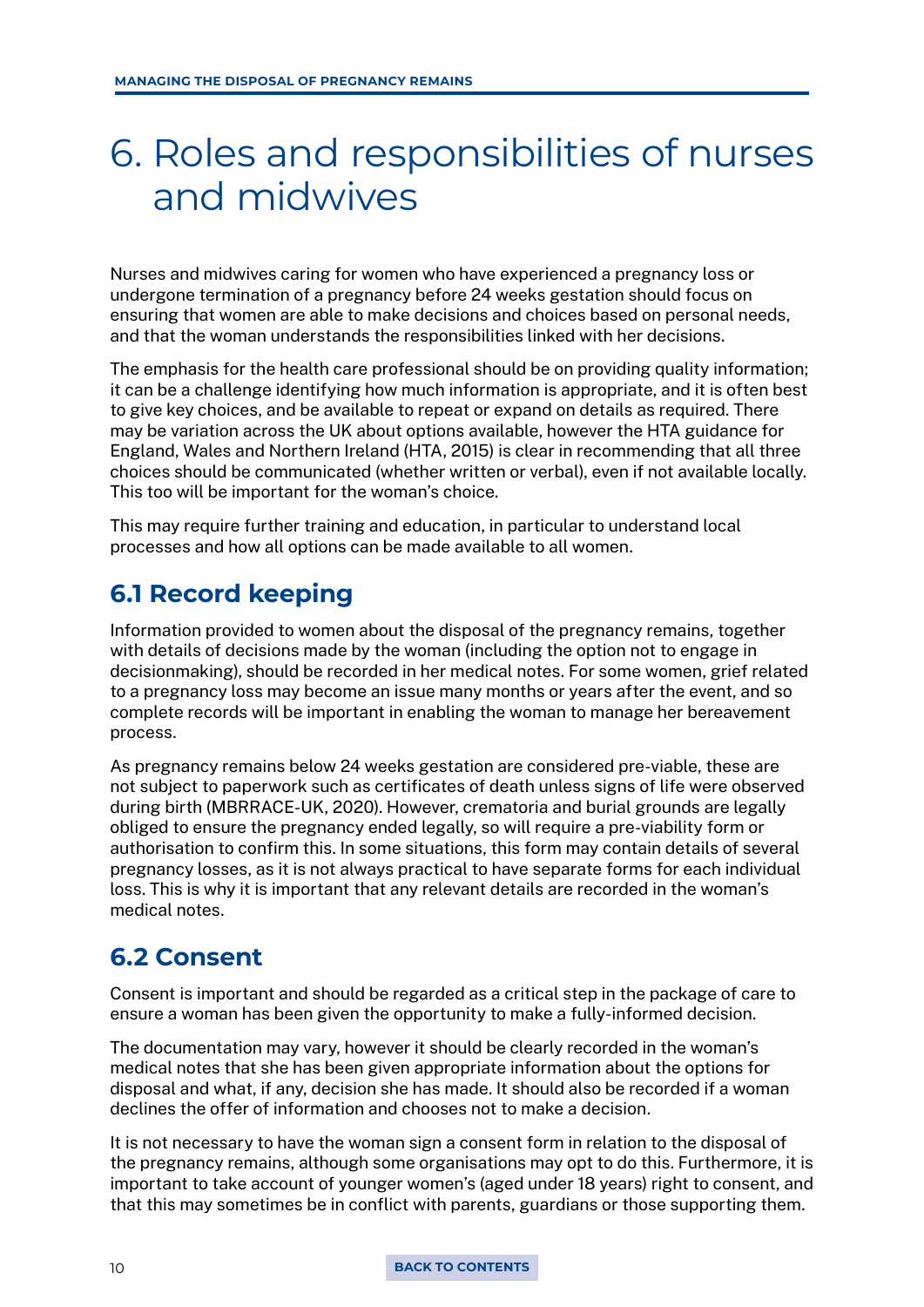### <span id="page-10-0"></span>**6.3 Multiple pregnancy**

The loss of a pregnancy can be very distressing; this may be more complex where a multiple pregnancy is involved, especially where one fetus/baby survives. The Multiple Births Foundation [\(www.multiplebirths.org.uk](http://www.multiplebirths.org.uk)) provides support and advice to parents and professionals, and registered health professionals should be knowledgeable and confident if supporting women in this situation.

### **6.4 Cultural and religious beliefs**

Health care professionals should be sensitive to the values and beliefs of a wide range of cultures and religions, particularly those prominent in local communities, and should also recognise that those who identify with a particular group may or may not have very strongly held beliefs.

No assumptions should be made based on a woman's cultural or religious background. The best way to proceed is to acknowledge the particular culture/religion and then respectfully and sensitively proceed to explore an individual woman's preferences in relation to the options for disposal.

### **6.5 Memorials**

Some women will want to create memories of their baby or pregnancy, and nurses and midwives should be prepared to advise and support women in doing this.

Many units now have memorial books and books of remembrance which are kept in a hospital religious facility, such as a chapel or prayer room, or a quiet room. Information about this should be easily available to allow the woman to decide if she wishes to use this resource.

If ultrasound scan reports or pictures are available, these may form part of a personal memorial package, along with cards from friends and family.

The memorial process may also involve a religious leader, where appropriate, and a service of remembrance; however, this will be very individual and options need to be clearly understood beforehand.

The [Sands](https://www.sands.org.uk) charity and the [Miscarriage Association](https://www.miscarriageassociation.org.uk/your-feelings/marking-your-loss/) both provide further advice for professionals and parents on the choices available.

### **6.6 Engagement with others**

A wide range of health care professionals and other associated service providers may be involved in the process of the disposal of pregnancy remains. Local policies and procedures need to take account of the full pathway of care and consider all those who may be involved, recognising that this may be a sensitive subject for some.

It is important that those handling pregnancy remains understand that these are perceived differently from other body tissue, and should be managed in a respectful manner, as identified by the HTA guidance (HTA, 2015).

There should also be opportunities for all trained and qualified staff, including nurses,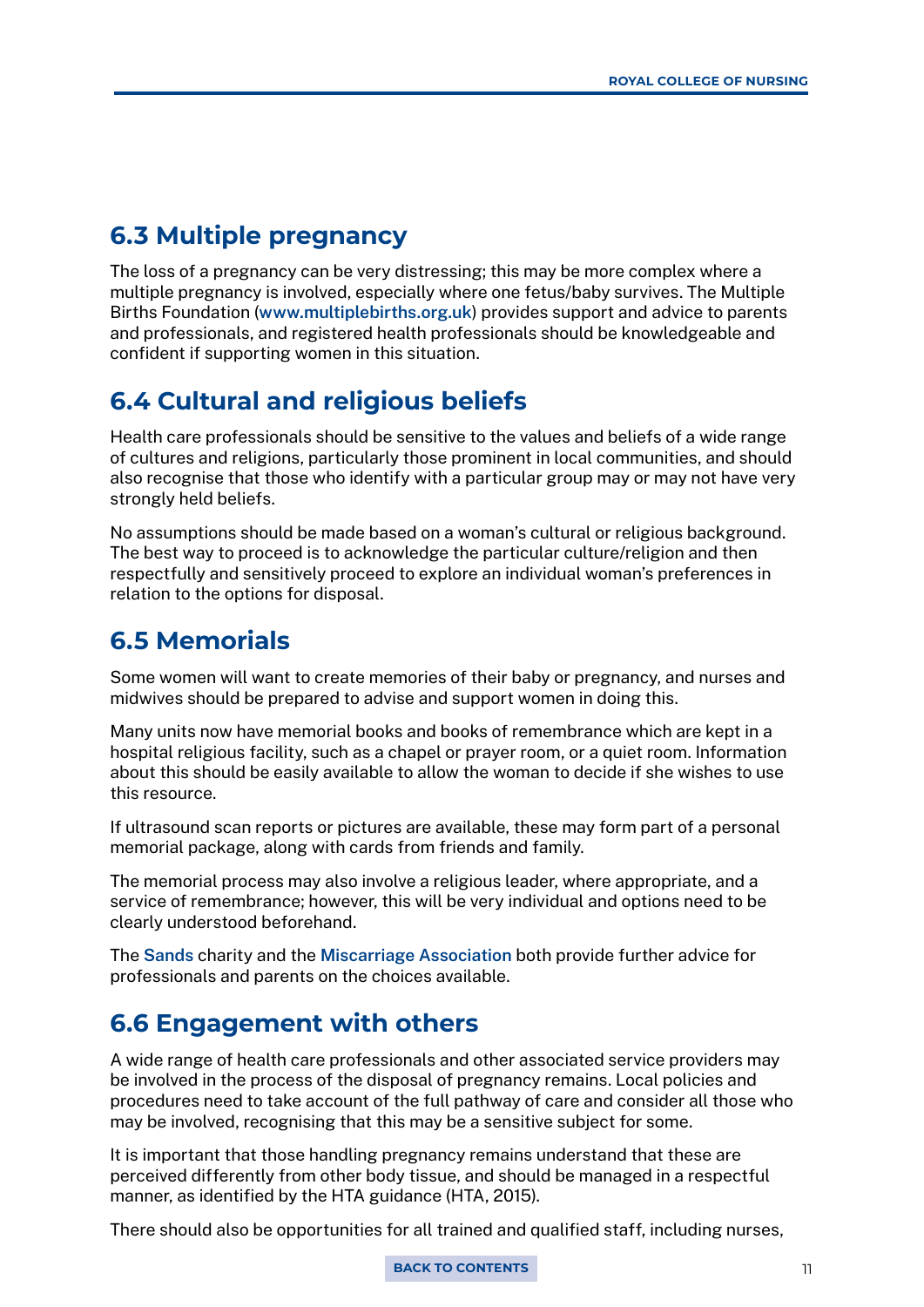<span id="page-11-0"></span>midwives, medical teams, health visitors, pathology laboratory staff, those engaged in disposal procedures (including the disposal of clinical waste), porters who may be involved in transporting the pregnancy remains, and so forth, to receive education and training that facilitates their understanding of the diversity of emotional and practical needs of women.

Acknowledgement also needs to be made that staff involved in pregnancy remains disposal may need support should they feel affected by the procedures.

### **6.7 Miscarriage at home**

Many women miscarry at home and often do not need to seek medical advice or care within a hospital. Some women may attend their general practice surgery or hospital to have a miscarriage confirmed; they may also choose to take the remains home for burial on their own property, or choose another mode of disposal.

It is important for nurses and midwives working in the community, as well as paramedic and other urgent and emergency care staff, to be aware of local policies on management and options for disposal. The [ICCM](http://www.iccm-uk.com/iccm) provides further information on funeral practices and disposal options.

In June 2015 the ICCM, Sands and the Miscarriage Association published joint [guidance](http://www.miscarriageassociation.org.uk/information/for-health-professionals/guidance-miscarriages-occur-home)  [on miscarriages at home](http://www.miscarriageassociation.org.uk/information/for-health-professionals/guidance-miscarriages-occur-home); the guidance and associated documentation is available for download from each organisation's respective websites.

### **6.8 Donation of fetal tissue for research**

This is a sensitive area and health care professionals need to be prepared to answer questions, as women may ask about the donation of fetal tissue for research.

Fetal tissue is required for research purposes, and can often help to advance medical science and support better health and wellbeing in the long term. A licence may be required from the HTA to store fetal tissue for use in research.

Establishments should contact the HTA for further information on the licensing and consent requirements relating to the use of fetal tissue for research purposes.

With regards to disposal, the HTA guidance (HTA, 2015) states that women should be informed of the available modes of disposal (after research is completed), where known, and the standard type of disposal used by the facility. Women should also be told whether they will be able to change their mind at a later date. Where options are available, the woman's wishes should be recorded so that these can be acted upon when the time comes.

#### **The National Bereavement Care Pathway**

The National Bereavement Care Pathway (NBCP) helps professionals to support families in their bereavement after any pregnancy or baby loss, be that miscarriage (including ectopic and molar pregnancy), termination of pregnancy for fetal anomaly (TOPFA), stillbirth, neonatal death or sudden unexpected death in infancy (SUDI).

Further information can be found at: [www.nbcpathway.org.uk](https://nbcpathway.org.uk)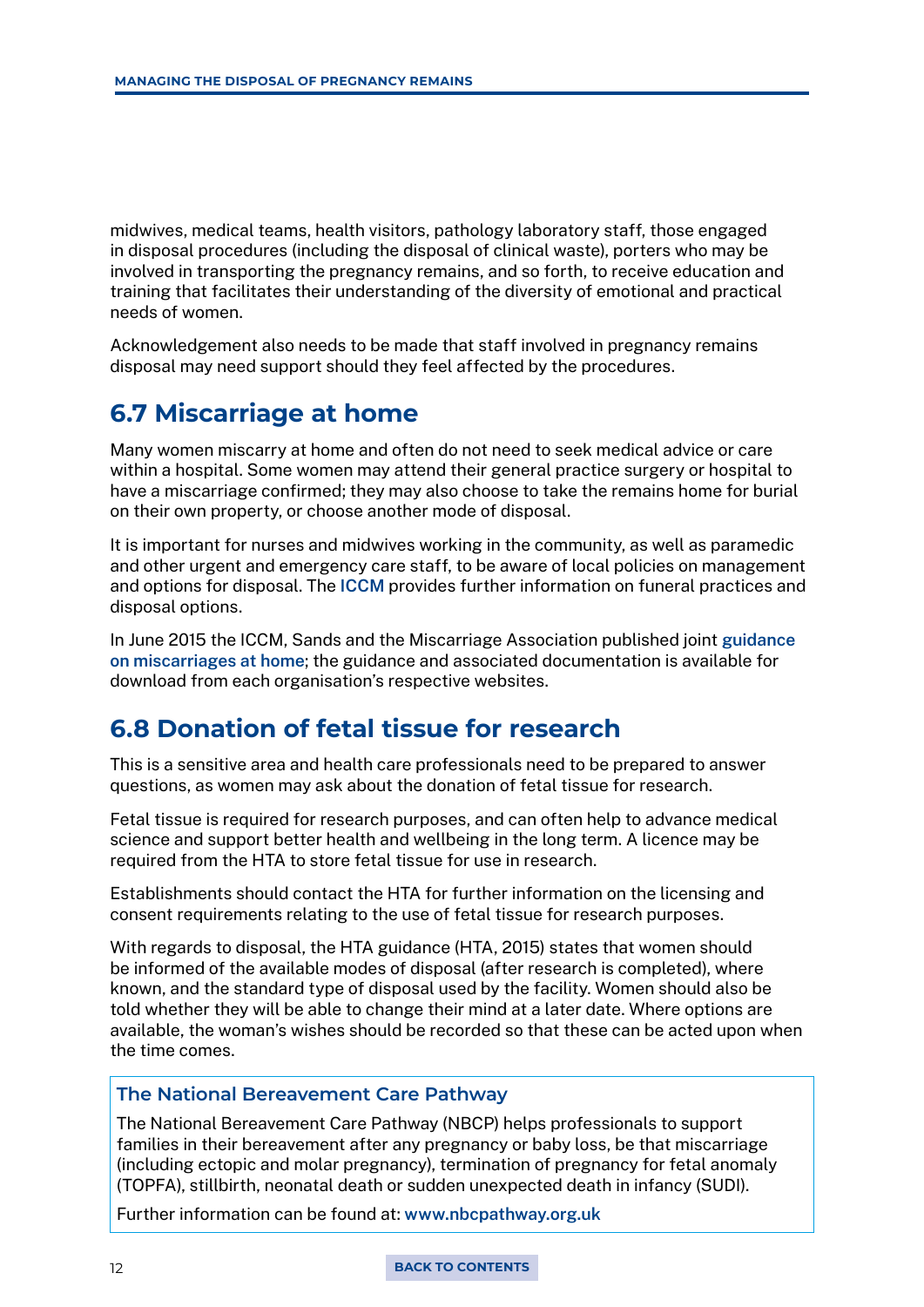## <span id="page-12-0"></span>7. Conclusion

The overwhelming principle here is the need to respect each woman's right to decide on the mode of disposal of the remains of her pregnancy, including not making any decision at all. Clearly, sensitivity will be vital when approaching the question of the disposal of pregnancy remains with women and, where appropriate, discussions with their partners and families.

All service providers that are likely to have contact with women who have experienced a pregnancy loss, regardless of the circumstances of that loss, should be respectful of the need for sensitivity and have clear policies in place that are well-articulated and understood by all those involved; this will apply not just to nurses and midwives, health visitors, registered nursing associates, health care assistants, students and medical teams providing front line care, but also those who are involved in laboratories and the transportation of the remains, and personnel working at mortuary and crematoria, burial grounds and clinical waste facilities.

The message for all involved is that the process should be centred on a woman's choice, and that everyone has a professional responsibility to provide effective systems that facilitate that choice with sensitivity and confidence; that the systems will work well; and that inter-agency working is smooth and effective.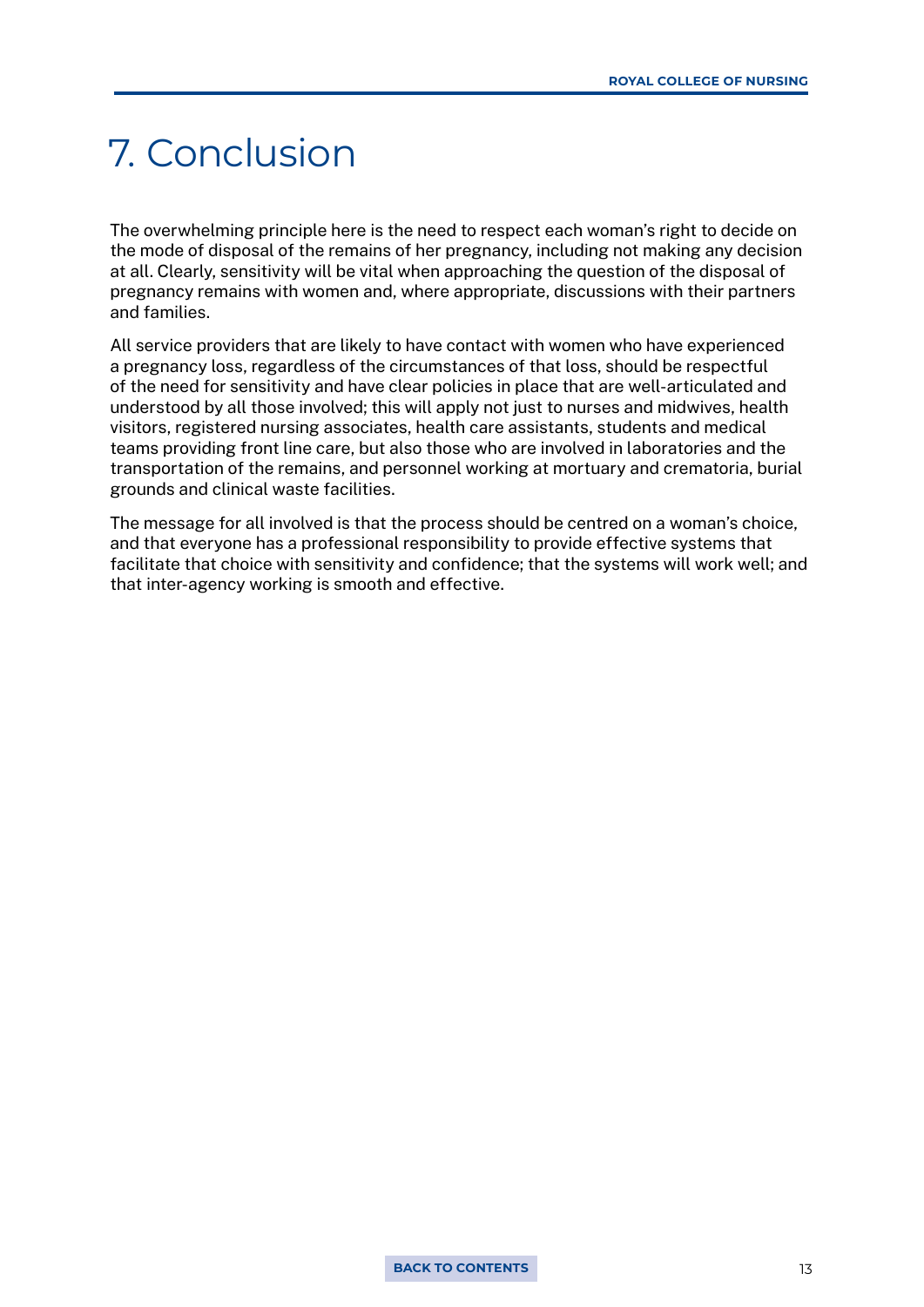## <span id="page-13-0"></span>8. Appendix: Disposal of pregnancy loss – overview



14 **[BACK TO CONTENTS](#page-2-0)**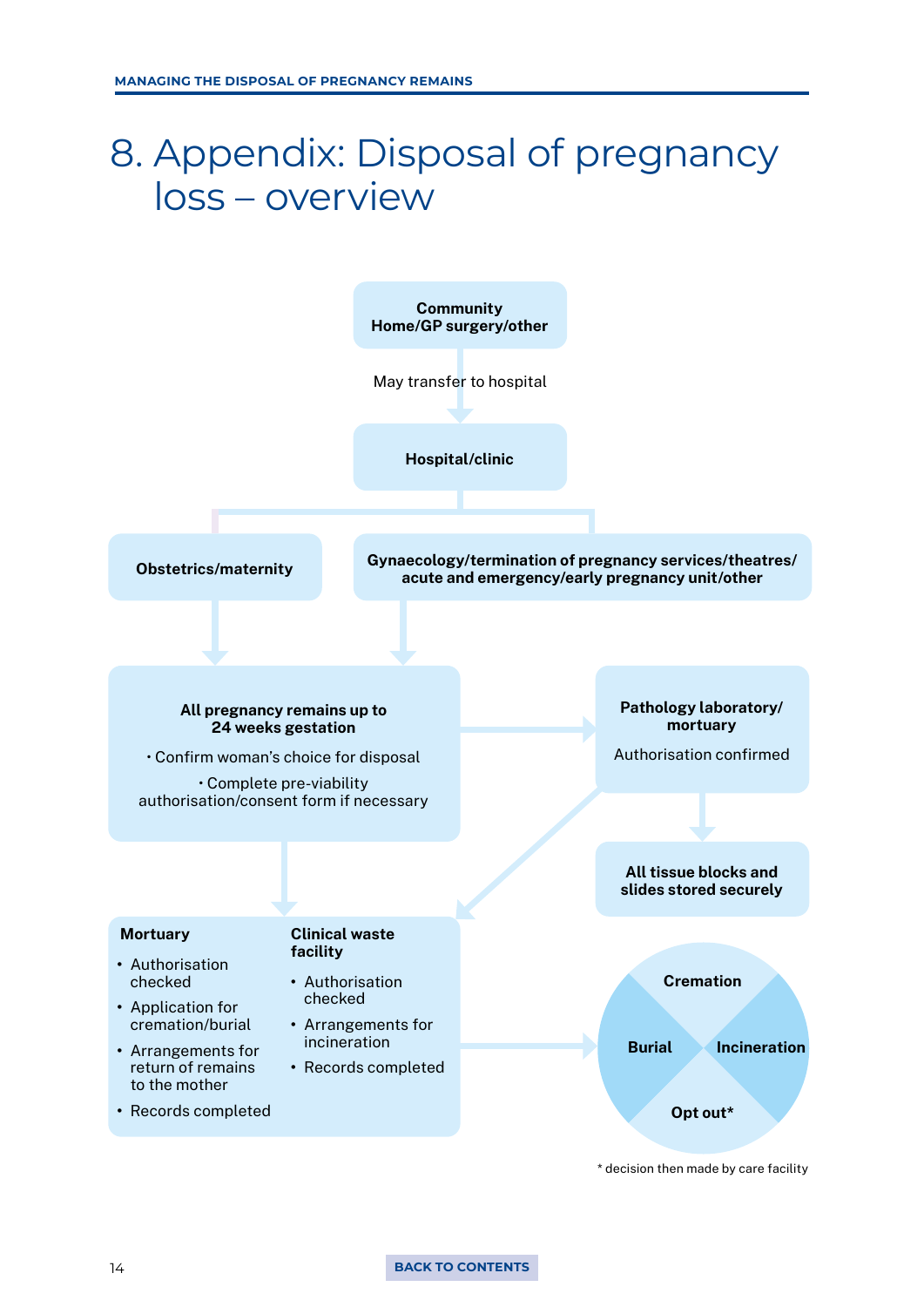## <span id="page-14-0"></span>9. References and further reading

Death before Birth (2018) *Death before Birth: Understanding, informing and supporting choices made by people who have experienced miscarriage, termination and stillbirth*. Available at:<https://deathbeforebirthproject.org>(accessed 19 August 2021).

Human Fertilisation and Embryology Authority (2019) *Code of practice: 9th edition*, London: HFEA. Available at: [https://portal.hfea.gov.uk/media/1605/2019-12-03-code-of](https://portal.hfea.gov.uk/media/1605/2019-12-03-code-of-practice-december-2019.pdf)[practice-december-2019.pdf](https://portal.hfea.gov.uk/media/1605/2019-12-03-code-of-practice-december-2019.pdf) (accessed 19 August 2021).

Human Tissue Authority (2021) *Guidance on the disposal of pregnancy remains following pregnancy loss or termination*, London: Available at: HTA. [www.hta.gov.uk/](http://www.hta.gov.uk/guidance-professionals/regulated-sectors/post-mortem/guidance-sensitive-handling-pregnancy-0) [guidance-professionals/regulated-sectors/post-mortem/guidance-sensitive-handling](http://www.hta.gov.uk/guidance-professionals/regulated-sectors/post-mortem/guidance-sensitive-handling-pregnancy-0)[pregnancy-0](http://www.hta.gov.uk/guidance-professionals/regulated-sectors/post-mortem/guidance-sensitive-handling-pregnancy-0) (accessed 19 August 2021).

Human Tissue Authority (2021) *Disposal of pregnancy remains FAQs*, London: HTA. Available at: [www.hta.gov.uk/guidance-professionals/regulated-sectors/post-mortem/](http://www.hta.gov.uk/guidance-professionals/regulated-sectors/post-mortem/guidance-sensitive-handling-pregnancy-0) [guidance-sensitive-handling-pregnancy-0](http://www.hta.gov.uk/guidance-professionals/regulated-sectors/post-mortem/guidance-sensitive-handling-pregnancy-0) (accessed 19 August 2021).

Institute of Cemetery and Crematorium Management (2015) Sensitive disposal of fetal remains, London: ICCM. Available at: [www.iccm-uk.com/iccm/foetalremains](http://www.iccm-uk.com/iccm/foetalremains) (accessed 19 August 2021).

Institute of Cemetery and Crematorium Management (2014) Cremations of babies – initial guidance, London: ICCM. Available at: [www.iccm-uk.com/iccm/wp-content/library/iccm\\_](http://www.iccm-uk.com/iccm/wp-content/library/iccm_Cremation%20of%20Babies%20Initial%20Guidance.pdf) [Cremation%20of%20Babies%20Initial%20Guidance.pdf](http://www.iccm-uk.com/iccm/wp-content/library/iccm_Cremation%20of%20Babies%20Initial%20Guidance.pdf) (accessed 19 August 2021).

MBRRACE-UK (2020) *Determination of signs of life following spontaneous birth before 24+0 weeks of gestation where, following discussion with the parents, active survivalfocused care is not appropriate* [web]. Available at: <https://timms.le.ac.uk/signs-of-life> (accessed 19 August 2021).

Miscarriage Association (2020) *Talking about sensitive disposal of pregnancy remains: good practice guide*, Wakefield: MA. Available at: [www.miscarriageassociation.org.uk/](http://www.miscarriageassociation.org.uk/wp-content/uploads/2020/08/Talking-about-sensitive-disposal-of-pregnancy-remains-Good-practice-guide.pdf) [wp-content/uploads/2020/08/Talking-about-sensitive-disposal-of-pregnancy-remains-](http://www.miscarriageassociation.org.uk/wp-content/uploads/2020/08/Talking-about-sensitive-disposal-of-pregnancy-remains-Good-practice-guide.pdf)[Good-practice-guide.pdf](http://www.miscarriageassociation.org.uk/wp-content/uploads/2020/08/Talking-about-sensitive-disposal-of-pregnancy-remains-Good-practice-guide.pdf) (accessed 19 August 2021).

Myers AJ, Lohr PA and Pfeffer N (2015) Disposal of fetal tissue following elective abortion: what women think, *Journal of Family Planning and Reproductive Health Care*, 2015 Apr; 41(2), pp.84-89. Available at: [https://srh.bmj.com/content/41/2/84.citation](https://srh.bmj.com/content/41/2/84.citation-tools)[tools](https://srh.bmj.com/content/41/2/84.citation-tools) (accessed 19 August 2021).

National Bereavement Care Pathway (2021) Available at: [www.nbcpathway.org.uk](http://www.nbcpathway.org.uk) (accessed 19 August 2021).

National Bereavement Care Pathway Scotland (2020). Available at: [www.nbcpscotland.](http://www.nbcpscotland.org.uk/media/wgobocib/nbcp-scotland-mem-pregnancy-mar2020-v1-2.pdf) [org.uk/media/wgobocib/nbcp-scotland-mem-pregnancy-mar2020-v1-2.pdf](http://www.nbcpscotland.org.uk/media/wgobocib/nbcp-scotland-mem-pregnancy-mar2020-v1-2.pdf) (accessed 19 August 2021).

Scottish Government (2015) Guidance on the disposal of pregnancy losses up to and including 23 weeks and 6 days gestation. A letter published by the Directorate of Chief Medical Officer and Public Health, the Scottish Government. Available at: [www.sehd.](http://www.sehd.scot.nhs.uk/cmo/CMO(2015)07.pdf) [scot.nhs.uk/cmo/CMO\(2015\)07.pdf](http://www.sehd.scot.nhs.uk/cmo/CMO(2015)07.pdf) (accessed 19 August 2021).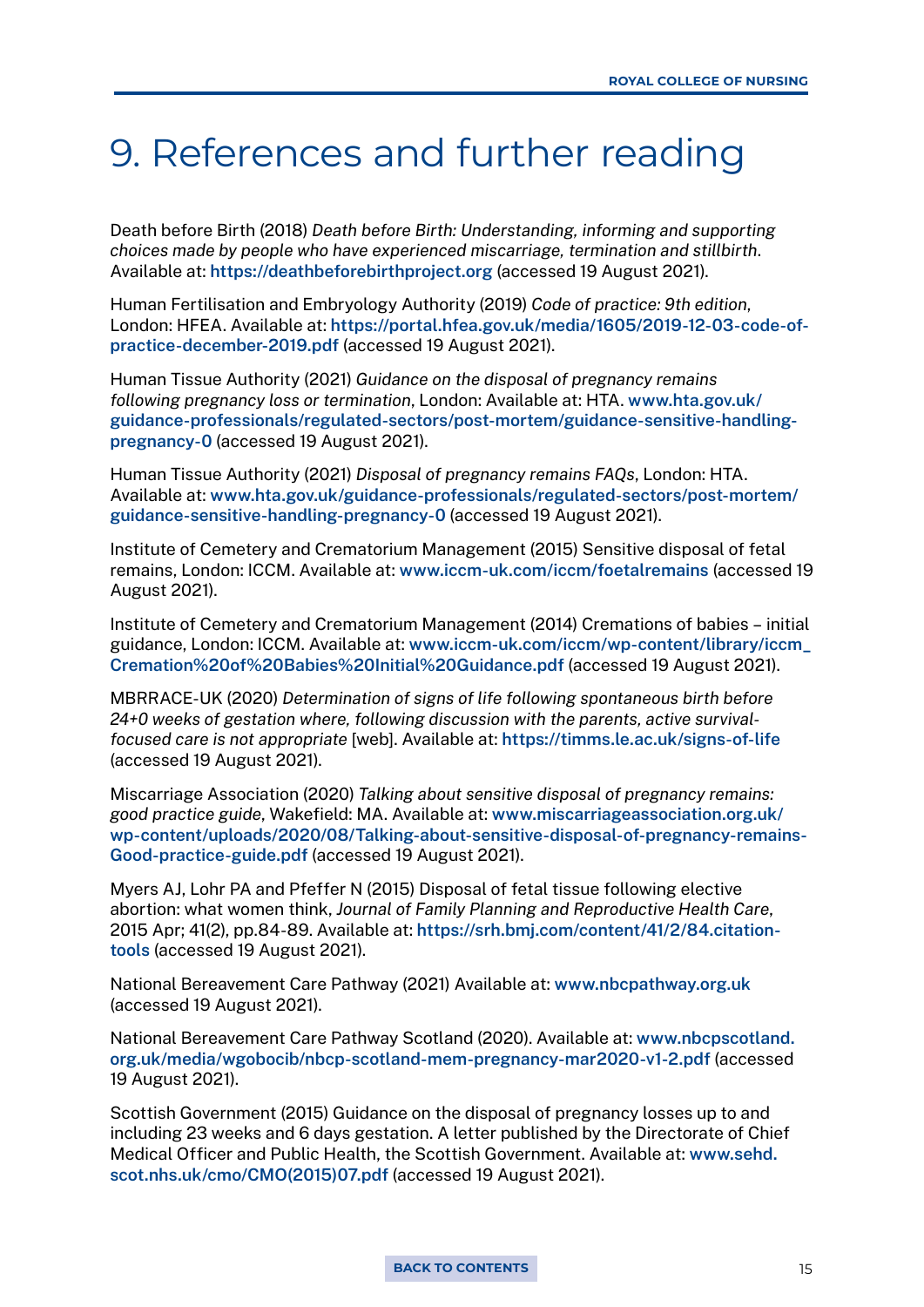Scottish Government (2014) Report of the Infant Cremation Commission – June 2014, Edinburgh: TSG. Available at: [www.gov.scot](https://www.gov.scot/publications/report-infant-cremation-commission/) (accessed 19 August 2021).

Statutory Instrument (2017) *Cremation, England and Wales: the cremation (England and Wales) regulations 2008*, London: Stationery Office (SI no. 2841). Available at: [www.](http://www.legislation.gov.uk/uksi/2017/1238/made) [legislation.gov.uk/uksi/2017/1238/made](http://www.legislation.gov.uk/uksi/2017/1238/made) (accessed 19 August 2021).

Scottish Government (2019) *Infant cremation code of practice: third edition*, Edinburgh: TSG. Available at: [www.gov.scot/publications/national-committee-burial-cremation](http://www.gov.scot/publications/national-committee-burial-cremation-infant-cremation-code-practice-3rd-edition/pages/7)[infant-cremation-code-practice-3rd-edition/pages/7](http://www.gov.scot/publications/national-committee-burial-cremation-infant-cremation-code-practice-3rd-edition/pages/7) (accessed 19 August 2021).

Stillbirth and Neonatal Death Society (2016) *Pregnancy loss and the death of a baby: guidelines for professionals* (4th edition), London: Sands. Available at: [www.sands.org.uk/](http://www.sands.org.uk/professionals/sands-guidelines-4th-edition) [professionals/sands-guidelines-4th-edition](http://www.sands.org.uk/professionals/sands-guidelines-4th-edition) (accessed 19 August 2021).

Stillbirth and Neonatal Death Society (2014) *Long ago bereaved* (support booklet), London: Sands. Available at: [www.uk-sands.org](https://www.sands.org.uk/sites/default/files/Long%20Ago%20Bereaved%20LINKED.pdf) (accessed 19 August 2021).

The Cremation (England and Wales) (Amendment) Regulations 2017. Available at: [www.](https://www.legislation.gov.uk/uksi/2017/1238/contents/made) [legislation.gov.uk](https://www.legislation.gov.uk/uksi/2017/1238/contents/made) (accessed 19 August 2021).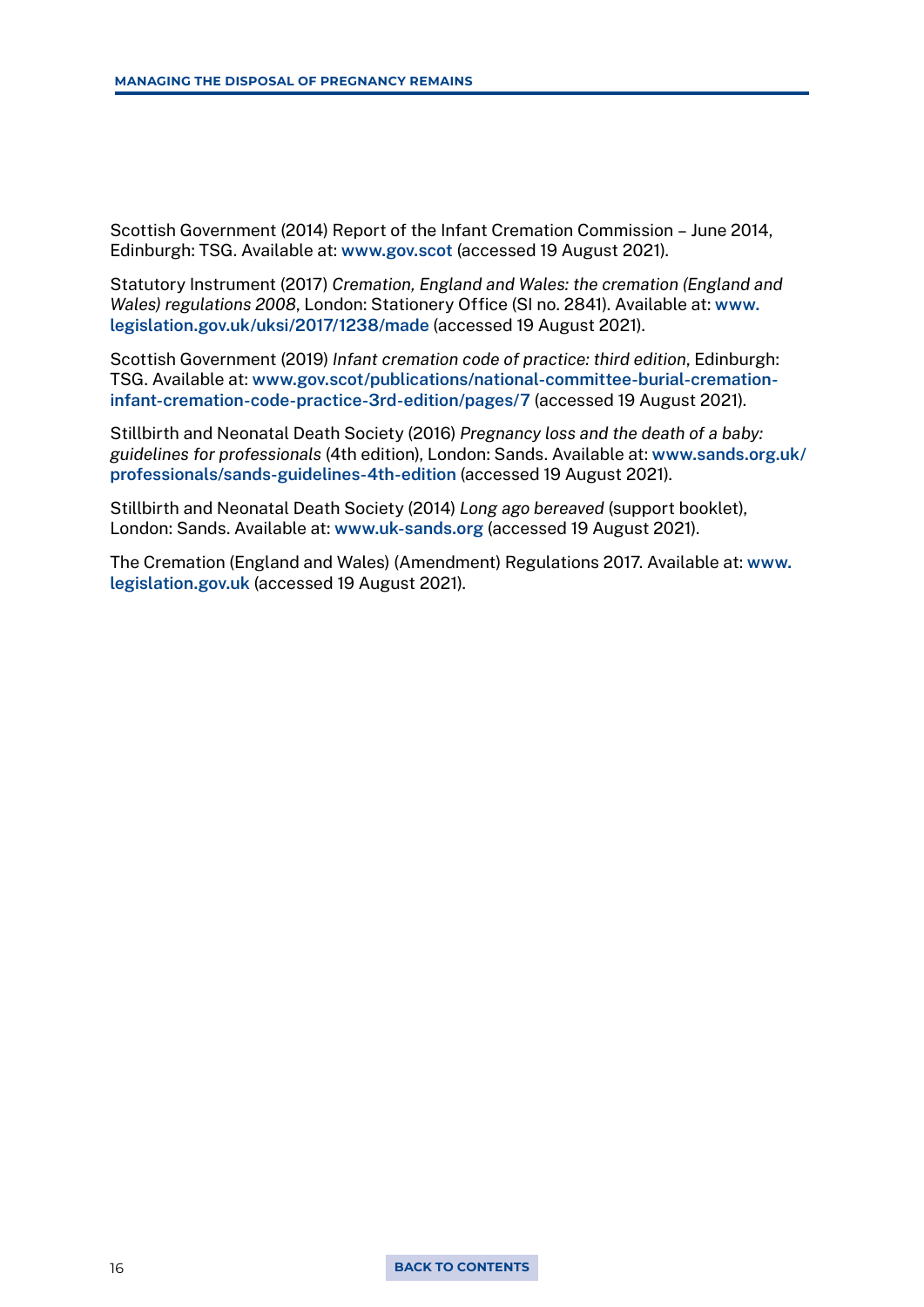#### **RCN quality assurance**

#### **Publication**

This is an RCN practice guidance. Practice guidance are evidence-based consensus documents, used to guide decisions about appropriate care of an individual, family or population in a specific context.

#### **Description**

This publication is intended to provide clear guidance for all health care professionals to have in place sound systems and processes to ensure the safe and appropriate disposal of pregnancy remains, where the pregnancy has ended before the 24th week of gestation. This includes following an ectopic pregnancy, early intrauterine fetal death, miscarriage, or a medically or surgically induced termination of pregnancy.

#### Publication date: October 2021 Review date: October 2024

#### **The Nine Quality Standards**

This publication has met the nine quality standards of the quality framework for RCN professional publications. For more information, or to request further details on how the nine quality standards have been met in relation to this particular professional publication, please contact publications.feedback@rcn.org.uk

#### **Evaluation**

The authors would value any feedback you have about this publication. Please contact publications.feedback@rcn.org.uk clearly stating which publication you are commenting on.